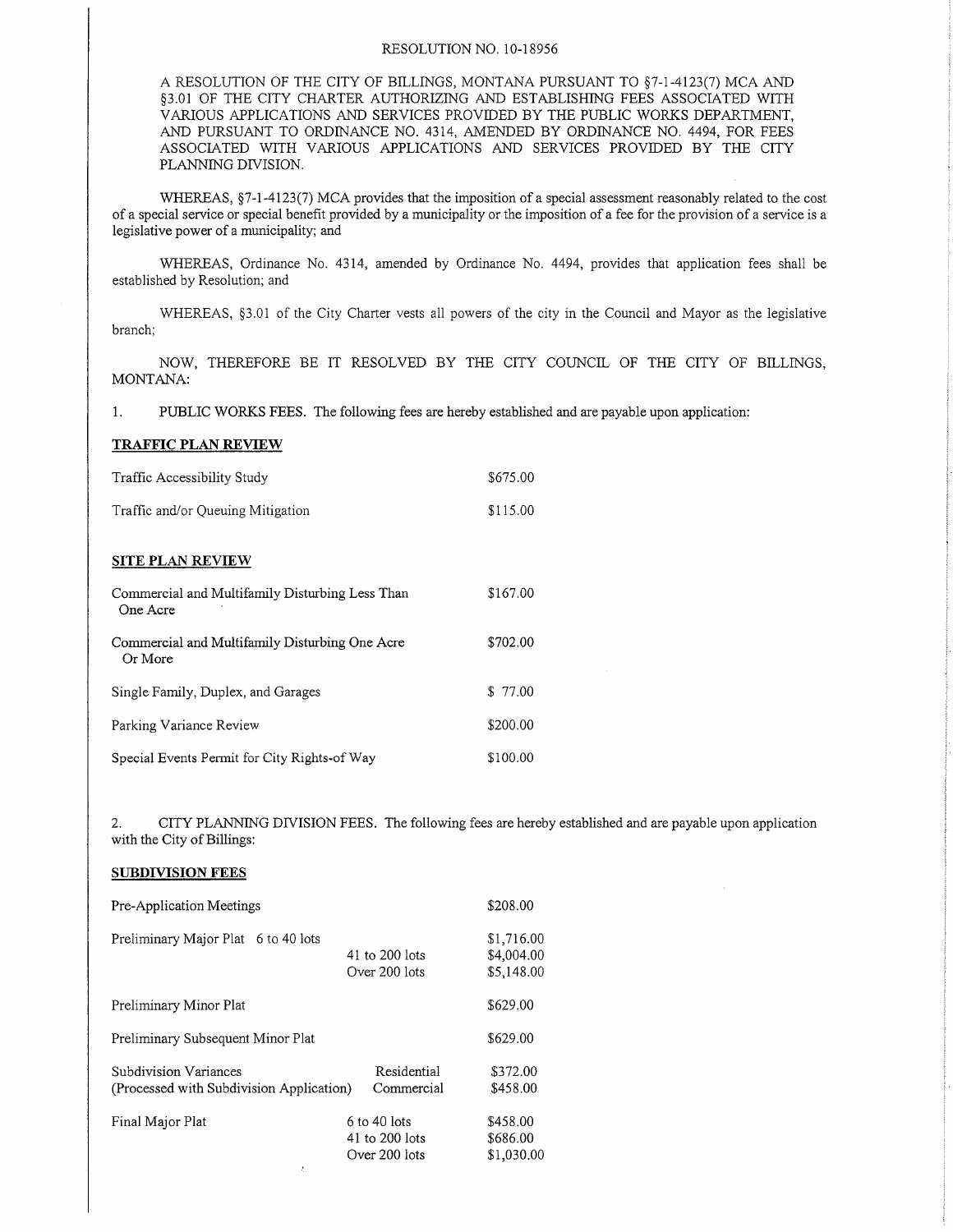| Final Minor Plat                                                                                             |                                                                                                                             | \$286.00                                                 |
|--------------------------------------------------------------------------------------------------------------|-----------------------------------------------------------------------------------------------------------------------------|----------------------------------------------------------|
| Final Subsequent Minor Plat<br><b>Expedited Plat</b>                                                         |                                                                                                                             | \$286.50<br>\$458.00                                     |
| Exempt Plat (Fee set by State Law)                                                                           |                                                                                                                             | \$200.00                                                 |
| Corrections or Vacations of Recorded Final subdivision<br>plats or supporting documents                      |                                                                                                                             | \$229.00                                                 |
| Corrections or Adjustments to Plats, Conditions, and<br>supporting documents after preliminary plat approval |                                                                                                                             | \$229.00                                                 |
|                                                                                                              | Major Adjustments<br>Major subdivisions affecting:<br>6 to 40 lots<br>41 to 200 lots<br>Over 200 lots<br>Minor subdivisions | ÷,<br>\$1,144.00<br>\$3,432.00<br>\$4,576.00<br>\$458.00 |
| <u>ANNEXATIONS</u>                                                                                           |                                                                                                                             | \$915.00                                                 |
| Deposit for annexation application posting signs<br>(to be refunded after sign is returned)                  |                                                                                                                             | \$45.00                                                  |
| URBAN PLANNING AREA CHANGE                                                                                   |                                                                                                                             | \$572.00                                                 |
| <b>ZONING FEES</b>                                                                                           |                                                                                                                             |                                                          |
| Zone Change                                                                                                  | Residential<br>Commercial                                                                                                   | \$744.00<br>\$1,030.00                                   |
| Special Review                                                                                               | Residential<br>Commercial                                                                                                   | \$744.00<br>\$1,030.00                                   |
| Variance                                                                                                     | Residential<br>Commercial                                                                                                   | \$372.00<br>\$458.00                                     |
| Planned Unit Development                                                                                     | $<$ 5 acres<br>>5 acres                                                                                                     | \$858.00<br>\$1,373.00                                   |
| Deposit for zoning signs(refunded after sign returned)                                                       |                                                                                                                             | \$45.00                                                  |
| Medical Corridor Review                                                                                      |                                                                                                                             | \$686.00                                                 |
| Temporary Use Permit                                                                                         | Initial review<br>Annual review                                                                                             | \$172.00<br>\$114.00                                     |
| Temporary Sign Permits                                                                                       |                                                                                                                             | \$11.00                                                  |
| Zoning Clarification<br>(Includes Condominium Document Review)                                               | Written<br>On-site visit                                                                                                    | \$29.00<br>\$57.00                                       |
| Zoning Compliance Review                                                                                     | (City and County)                                                                                                           | \$42.00                                                  |
| Planning Master Site Plan Review (City Only)                                                                 |                                                                                                                             | \$250.00                                                 |
| Signs                                                                                                        | City                                                                                                                        | \$3.00/sq. ft.                                           |
| Fence Permits                                                                                                |                                                                                                                             | \$17.00                                                  |

 $\hat{\boldsymbol{\beta}}$ 

 $\sim$ 

## Resubmittal and Amendment Charges for zoning applications:

l,

For all Zone Change applications resubmitted \$572.00